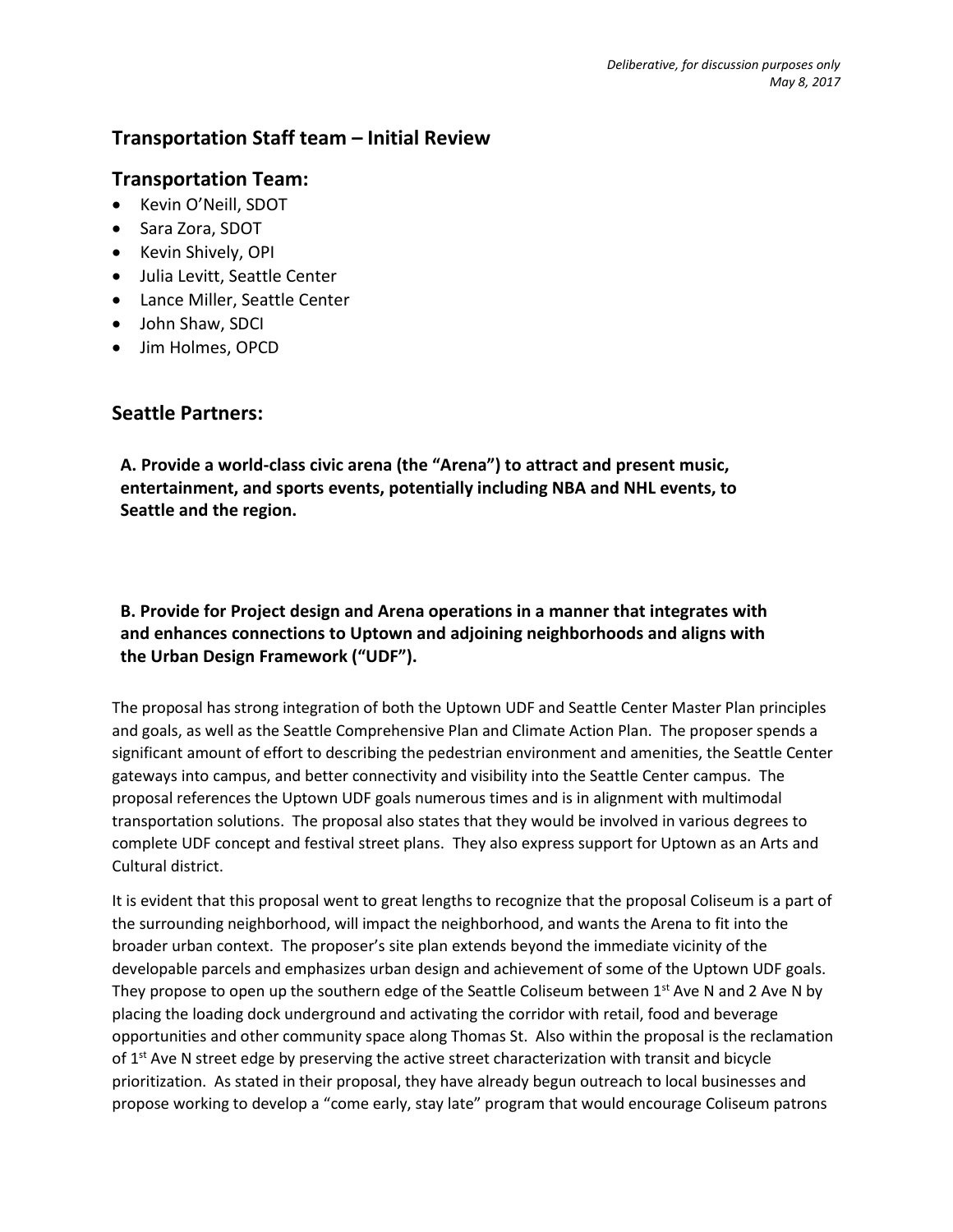to arrive early and stay late in the neighborhood, which would both enhance area businesses and distribute trips to and from the Arena. The commitment to help establish an Uptown/Seattle Center Transportation Management District reinforces that they will strive to provide a venue that identifies and addresses opportunities to maintain accessibility and mobility in the Uptown area.

In responding to the City's questions, the proposers indicated that there will be a VIP parking garage accessed through the loading dock off Thomas St for 120-stalls. In addition, the 1<sup>st</sup> Ave N Garage will also be available for VIP parking, as it is now.

The pledge to hire a full-time Seattle Coliseum Director of Transportation to oversee on-going transportation operations is a plus for this proposal. This person will provide a consistent point of contact and coordination with Seattle Center, local businesses, neighborhood groups, and city officials to minimize scheduling conflicts, to communicate advanced notice of events/impacts, and promote access for all Seattle Center patrons. The Transportation Staff team would like this position to be hired early, if the proposer is awarded the contract, to ensure that building design and envisioned operations concurs with off-site improvements as recommended in the proposal, and to have a transportation point person during construction as well.

## **C. Provide for design, permitting, development, demolition (if applicable), and construction of the Arena (the "Project") with minimal City financial participation.**

The proposer has committed that the associated costs of a Coliseum would be funded independently; however, the proposal anticipates \$250M in municipal bond funding. They also propose to take over the City's revenue-generating business of sponsorships on Seattle Center campus.

The transportation-related investments include a commitment of \$5,000,000 for capital improvements (to be determined). However, there are many transportation improvements suggested or recommended in the plan which would either require City (or other agency) funding commitments or a reduced list of potential access and mobility improvements. Many of the suggested capital improvement projects, programs and services are part of existing City plans and may be eligible for City funding contributions with or without Coliseum construction. The timing of these City investments, however, may need to be reconsidered if this proposal moves forward.

With the lengthy list of stated investments in the proposal, it is unclear which projects would be funded with the \$5,000,000, which projects would be developed in partnership (with the City of others), or which projects will be completed entirely by another entity. There are many vague phrases that do not fully commit Seattle Partners to their transportation investment ideas, such as "help" the City build out the Center City Bike Network, "Work with" the City and ST for direct station connection into Coliseum, "partner" with Commute Seattle for neighborhood-based access management program, and "partner" with Seattle Center to improve Monorail access from Link. This makes it confusing to understand how much City financial participation would be necessary to implement the transportation ideas as recommended by the proposer.

The Transportation Staff team would like to see a "transportation investments" table created to display the proposed transportation investment commitments (projects/programs/partnerships), and who the proposer is expecting to fund the improvements. This will be especially important to understand if this proposal moves forward into the environmental and development review process.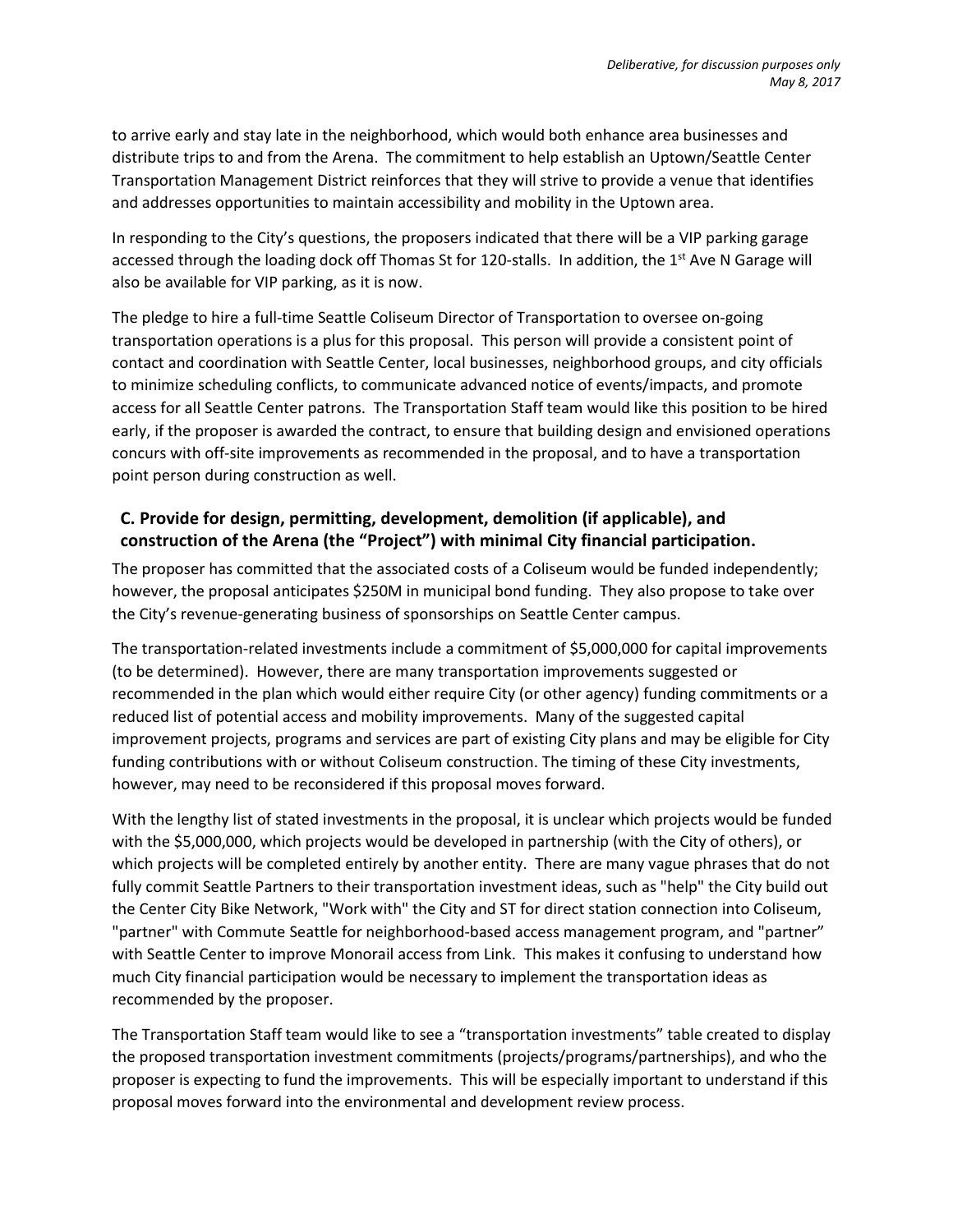## **D. Provide for the continuous, successful, sustainable operation of the Arena as a world-class civic venue with minimal City financial participation.**

The proposal is unclear about on-going financial commitments for transportation operations. The one clear recommendation that is stated as a financial commitment is hiring a Seattle Coliseum Director of Transportation. This commitment is an advantage of the proposal. Elsewhere, the proposal uses noncommittal language that makes it difficult to understand the amount of effort that the City would ultimately have to contribute for ongoing transportation efficiencies. The proposal suggests ongoing partnerships with Commute Seattle, KC Metro, Westlake and South Lake Union parking garage operators, and shuttle services.

The proposal suggests there may also be funding for traffic enforcement, bike valet, communication and marketing, and pedestrian street activation.

More quantification of the financial commitment would be helpful in evaluating the overall contribution of the proponents to accommodating the access demand of Coliseum event patrons. Many commitments are suggested, so it would be good to understand the plan in full with a more concise summary. The level of City transportation investments needed to make this proposal work should be more clearly understood.

The Transportation review team would like to see on-going transportation operational funding elements added to the transportation investments table, mentioned above in part C.

### **E. Provide for mitigation of transportation impacts due to Project construction and Arena operations.**

This proposal is does a good job of (1) realistically viewing demand for travel to the arena within the context of demand for travel to the Seattle Center and the larger Uptown Urban Center, and (2) establishing a clear target to achieve a 6% reduction in SOV mode share for travel to the Seattle Center, which we hope means reduction in overall vehicle trips, since SOV trips are not very common for event patrons. A general private automobile reduction target would likely be a more effective metric.

The proposal did not include much substantive work on identifying impacts in their proposal (they did some existing condition and future events impact analysis), although they do analyze overall mode share trends for Center City, parking supply data, and offer transportation investments projects/ideas to help with mode share targets. The proposal is more focused on "policy" drivers than analysis; we would expect more detailed traffic operations assessment, strategy, modeling, and design to be undertaken if this proposal moves into the environmental and development review stage.

The proposer recognizes there will be adverse impacts to the neighboring residents and businesses because of the parking congestion created by more frequent and larger peak events at the new Coliseum and acknowledges that current access to Seattle Center is challenging during the afternoon peak. The proposal recognizes that interim strategies will need to be in place before light rail arrives in the area in 15-20 years.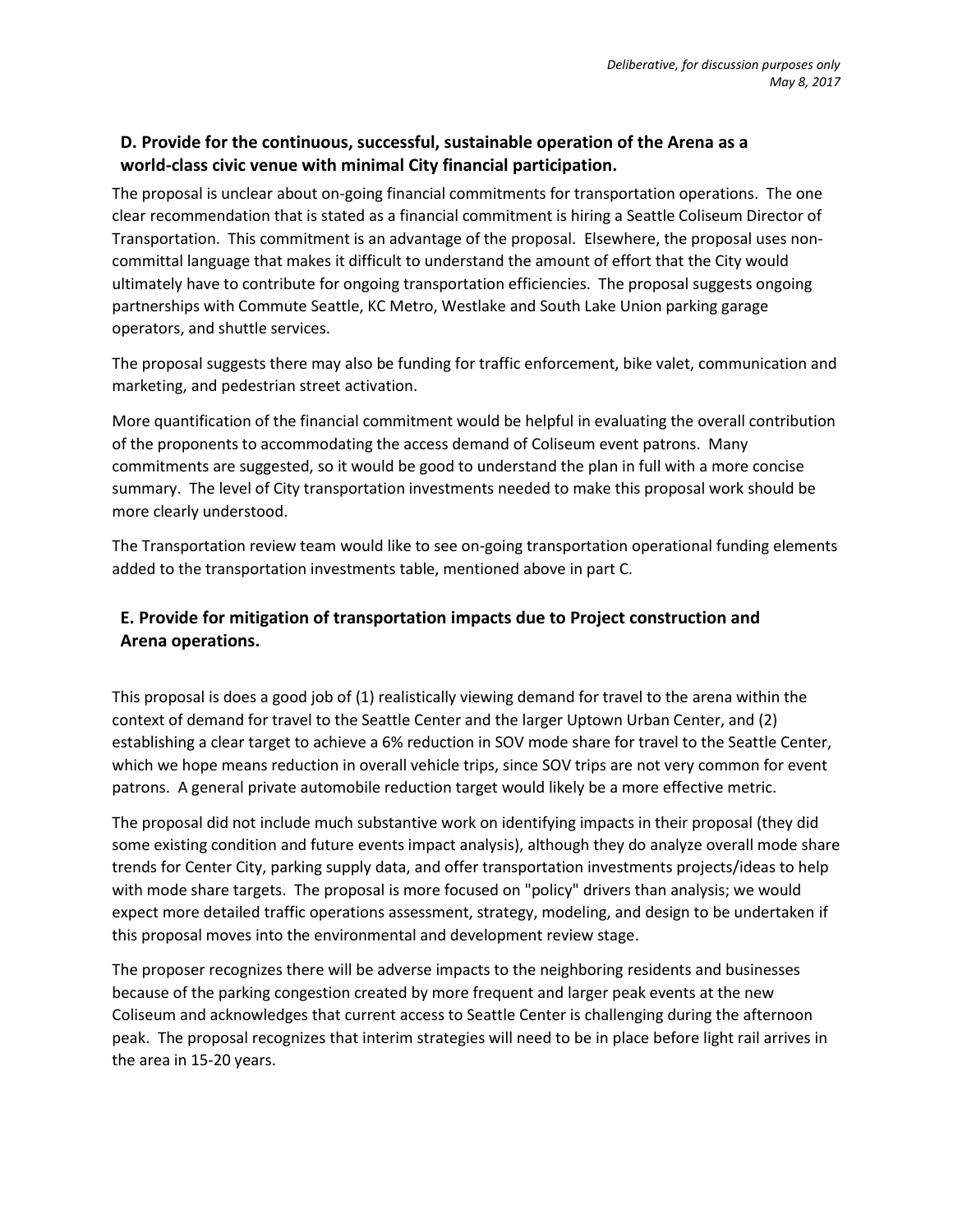There are a number of potential investment and improvement opportunities listed in the proposal, including: A Seattle Center Shared Mobility Hub (on  $1<sup>st</sup>$  Ave N and Republican St); adaptive traffic signalization on Denny Way, Mercer St and Elliott Ave; dynamic message signs on main access routes; Thomas Street (and other) east-west pedestrian improvements; an on-going Director of Transportation position; collaborative marketing and planning efforts with Uptown and Commute Seattle; support of Westlake and Harrison mobility hubs; digital wayfinding and trip planning kiosks; 1st Ave N "Complete Street" improvements; 1st Ave N & Queen Anne Ave N protected bike lanes; a Seattle Coliseum Bike Center; connections to the Thomas Street pedestrian bridge; management of curb space for both transit and passenger pick-up/drop-off; regional park-and-ride plans; expansion of E-Park to Uptown and South Lake Union (SLU); and special event shuttle service to Westlake, SLU and other locations. These are all promising ideas to encourage trips to the arena by multiple modes, but more work would be needed to understand how the proposers would advance these ideas, as opposed to the City of other entities.

The proposer also has a good set of elements for travel demand management and to mitigate vehicle trips to the area, including: better managing and utilizing existing parking already in a broader area (SLU, Denny Triangle, Uptown, Interbay); creating a shared parking program; working with SDOT on curbspace management of on-street parking/passenger loading/flexible space during events and to reduce impact to neighborhood businesses (references best practices from Portland's Providence Park); development of a neighborhood based access management program ("Uptown Event Access and Parking Plan"); eliminate SOV trips for event support staff via transit incentives; incentivize HOV parking in Seattle Center garages; incentivizing parking operators to offer reduced rates for HOV; expansion of City's E-Park and parking communication tools to Uptown; and contributions to increase number of officers implementing and enforcing traffic control policies.

The proposal relies upon existing and dispersed parking facilities to address demand for vehicle access to the Coliseum, as well as a new VIP 120-stall parking garage, using loading dock access from Thomas St. Using existing and dispersed parking facilities is appropriate in light of the urban context for the proposed Coliseum, the availability of off-street and on-street parking as summarized in the Seattle Center/Uptown Parking Study (2016), and the larger focus of the Sustainable Transportation Access and Mobility plan to promote non-auto (sustainable transportation) and HOV access to the Center. Dispersed parking may also better support local economic development objectives by encouraging event patrons to park once, then visit local restaurants, bars, and retailers on their walk to or from the Coliseum. Dispersed parking will also disperse the local circulation impacts of the arena to a broader area.

The proposer has identified a pretty comprehensive coverage of programs, initiatives, incentives, and communication ideas to implement mobility services, including: funding the development of information technology pre-trip decision-making apps ("Access + Mobility Platform"); subsidizing transit fares with event ticket purchases; creating relationships with micro-transit (Chariot); establishing partnerships with TNCs; partnering with Commute Seattle and employers to encourage transit use among Uptown employees and Coliseum patrons; partnering with downtown hotels and businesses to offer Monorail/ORCA cards bundled with event packages; exploring options for shuttles (possibly autonomous) to Westlake and SLU to supplement Monorail/bus service; working with Monorail to implement Orca 2.0 integration; improving wayfinding at Westlake Station and extend Monorail operating hours per event, and an option for Sounder to add a stop at Thomas Street. These ideas all